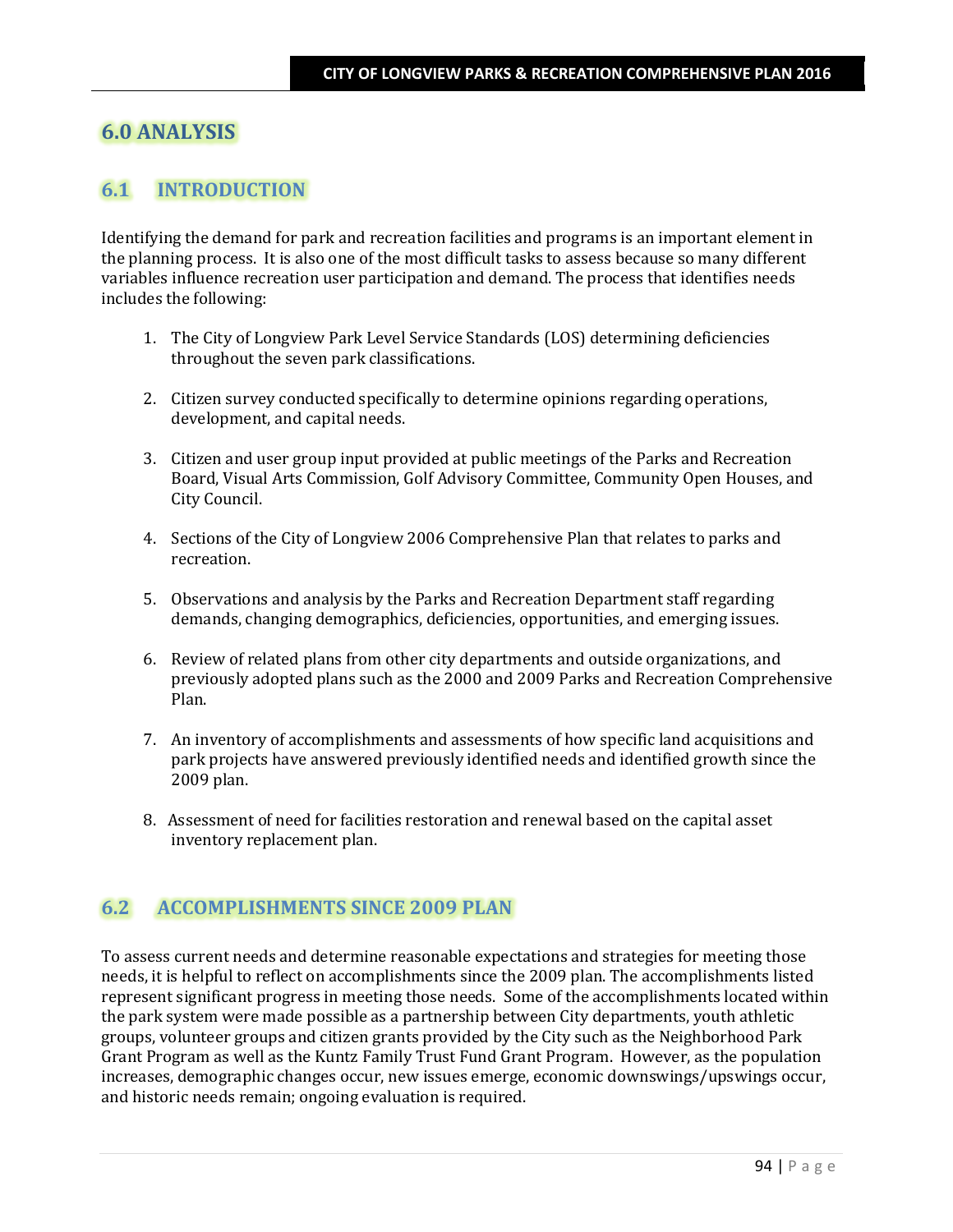## **PARK AND FACILITY ACCOMPLISHMENTS**

- **7th Ave Park**
	- o Replacement playground equipment installed
	- o Removal of berm for safety on north end of property
	- o Extended dugouts and pitching area at softball fields
	- o Irrigation system for two soccer fields installed
	- o Installed t-ball softball field
	- o Portable restroom enclosure
	- o Permanent storage facility
- **Altrusa Park**
	- o Park developed
	- o Basketball court installed
	- o Benches
	- o Solar lighting
	- o Playground installation
	- o 1.3 mile gravel trail along dike

## • **Archie Anderson Park**

- o Basketball court lighting installed
- o Removal of 3 baseball fields, dugouts, and structures to turn into open play space
- **Cloney Park**
	- o Skate park ramp geometric graphic art project installed
	- o Benches and picnic table installed
	- o Installation of bleachers

## • **Community Gardens - 32nd Avenue Site**

- o Park signage
- o Irrigation installed
- o Fence around entire park and gate entrances

### • **Gerhart Gardens Park**

- o Installation of picnic shelter
- o Off leash dog area for large and small dogs
- o Gravel path
- o New swing set
- **John Null Park**
	- o New playground installed
	- o Painted pickleball court lines
- **Kellogg Park**
	- o Enlarged size of play structure
	- o Installed replacement parts

#### • **Lake Sacajawea Park**

- o New concrete bridge constructed over Washington Way with enlarged pathways under bridge
- o Playground installed at Hemlock Plaza
- o Stolen memorial plaques were reinstalled with granite
- o LED path lights were upgraded
- o Automated irrigation from Washington Way to Hemlock on Kessler side
- o Automated irrigation from Washington Way to Louisiana on Nichols Side
- o Japanese Island received path upgrades and upgraded water feature
- o Installed a new fountain on the north end of the Lake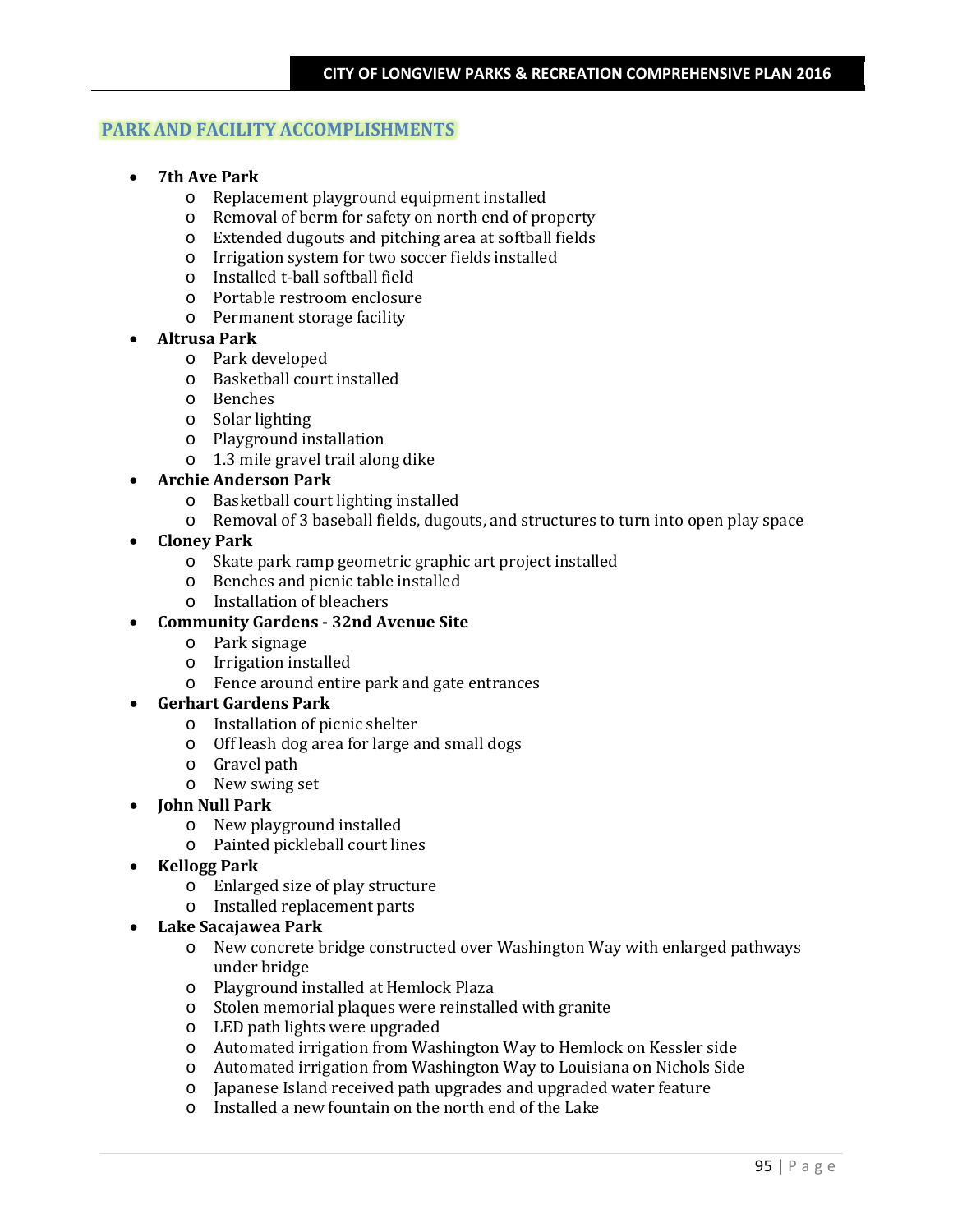- **R.A. Long Park**
	- o Relocated R.A. Long bust to front of Library
	- o Shay Locomotive donated to the City
	- o Shay shelter and protective fence installed
	- o Upgraded holiday light displays
	- o Approved plan for plaza upgrade
	- o Fountain donated

## • **Roy Morse Park**

- o Fences extended on fields 1 and 2
- o Bathrooms repainted
- o Disc golf course designed and installed
- o Batting cage at Babe Ruth

## • **Rotary Park**

o Painted pickleball court lines

## • **Mint Valley Golf Course**

- o New golf manager contract
- o Approval for the construction of a 30 cart storage facility
- o Replacement of flood pump station
- o Added range targets and goal posts on driving range
- o Constructed new tee on 7
- o Installed safety hedges, planted new trees, and removed dead trees

## • **Vandercook Park**

- o Painted pickleball court lines
- o Shuffleboard court
- o Removed bathroom facility that was in disrepair

## • **Windemere Park**

o Installed playground replacement parts

## • **Elks Building**

- o Installed rock wall
- o Roof drainage
- o New windows
- o Outdoor garden area

## • **Bronze Sculptures**

- o 7 Outdoor bronze sculptures donated by Longview Outdoor Gallery
- o Continued maintenance and repair

## • **McClelland Center**

- o New roof installed
- o New floor replacement in small room
- o Landscaping to mitigate against vandalism
- o Upgraded facility drainage

## • **Recreation Administration Building**

- o Painted front office area
- o Storage shed relocated from Archie Anderson Park
- **Senior Center**
	- o Kitchen remodel
	- o HVAC system installed
- **Woman's Club Building**
	- o New flooring
	- o Add two additional oven in kitchen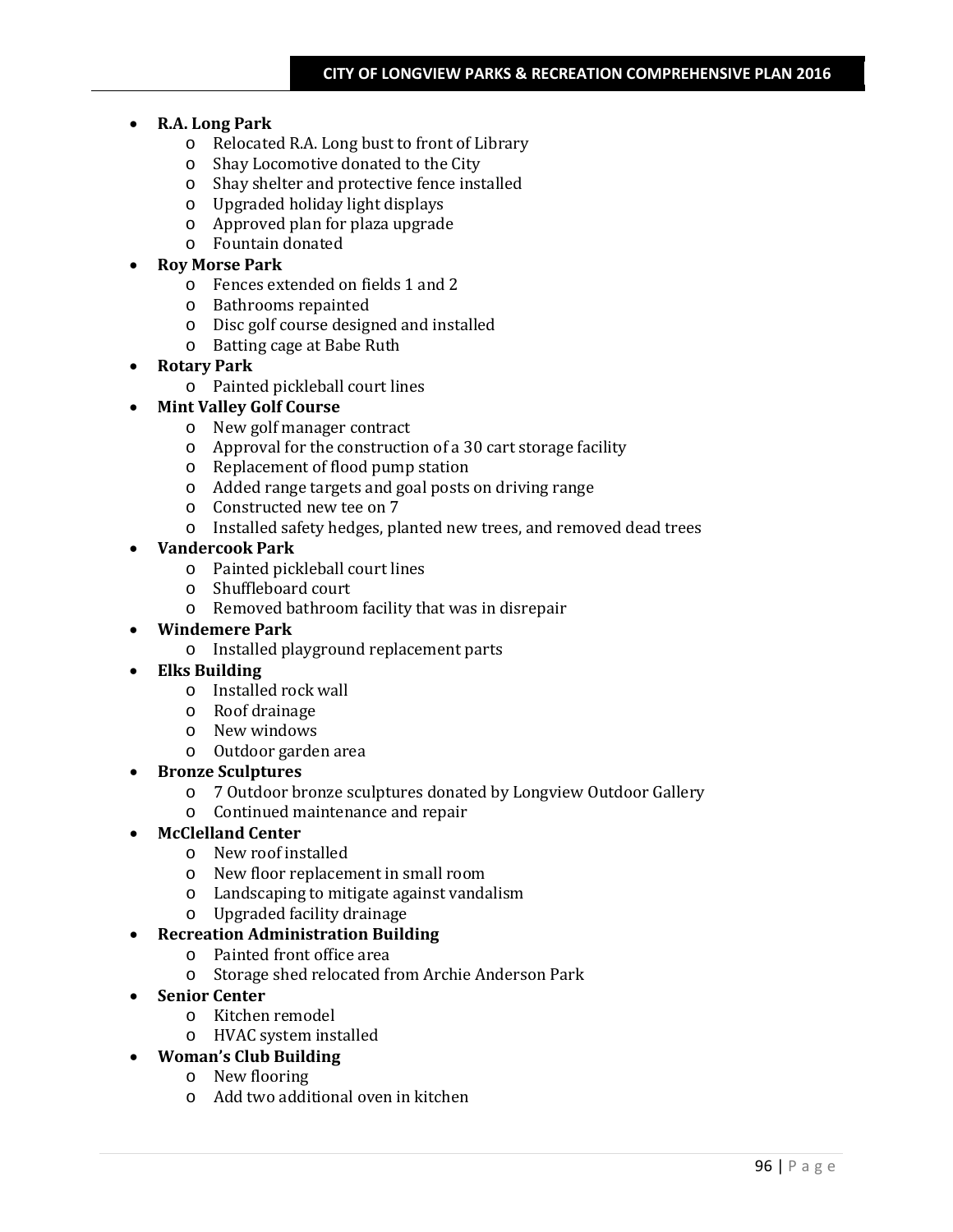## **RECREATION PROGRAM AND SERVICE ACCOMPLISHMENTS**

#### **Recreation Programming**

Longview Recreation strives to meet the recreational needs of our community and to be the "leader for healthy living" for Longview residents.

The following programs were created to meet the emergent interest in family events:

- \$5K run series
- Firecracker Fun Run
- Electric Shamrock Run
- Moonlight Run
- Pumpkin Pi Run a 3.14159… mile run
- Movies at the Lake
- Mud Play Day
- Extreme Machines

The following programs were created to meet the increasing interest in adult sports:

- Flag Football Leagues
- Disc Golf Tournament
- Disc Golf League
- Adult Soccer League

The Turkey Trot Fun Run is a growing family tradition. Participation has increased from 316 participants in 2009 to over 800 in 2015. That's a 153% increase.

The annual Kids Fish-In encourages kids to pursue fishing and get outside. Over 2,500 kids have received fishing poles from 2009 to 2015.

Engaged an average of 12,000 youth, family, teen, adult *annually* in enrichment, education and physical fitness classes and activities

*Annual* attendance neared 16,000 at free family special events like Concerts at the Lake, Movies in the Park, Earth Day, Mud Play Day, and Extreme Machines.

Facility rental revenue has increased 77% in the last 6 years, bringing in over \$77,000 in revenue in 2015.

#### **People & Partnerships**

Recruited and trained over 300 volunteers, annually, each donating time and expertise to assist in the successful implementation of programs and events.

Collaborate with over 80 businesses and agencies annually to bring quality recreational opportunities to the Longview community.

Established strong collaboration with Youth & Family Link and the YMCA to promote healthy lifestyle opportunities. The three organizations sponsored their first joint event in May 2015, Passport to Healthy Families, with future collaborative events planned for 2016.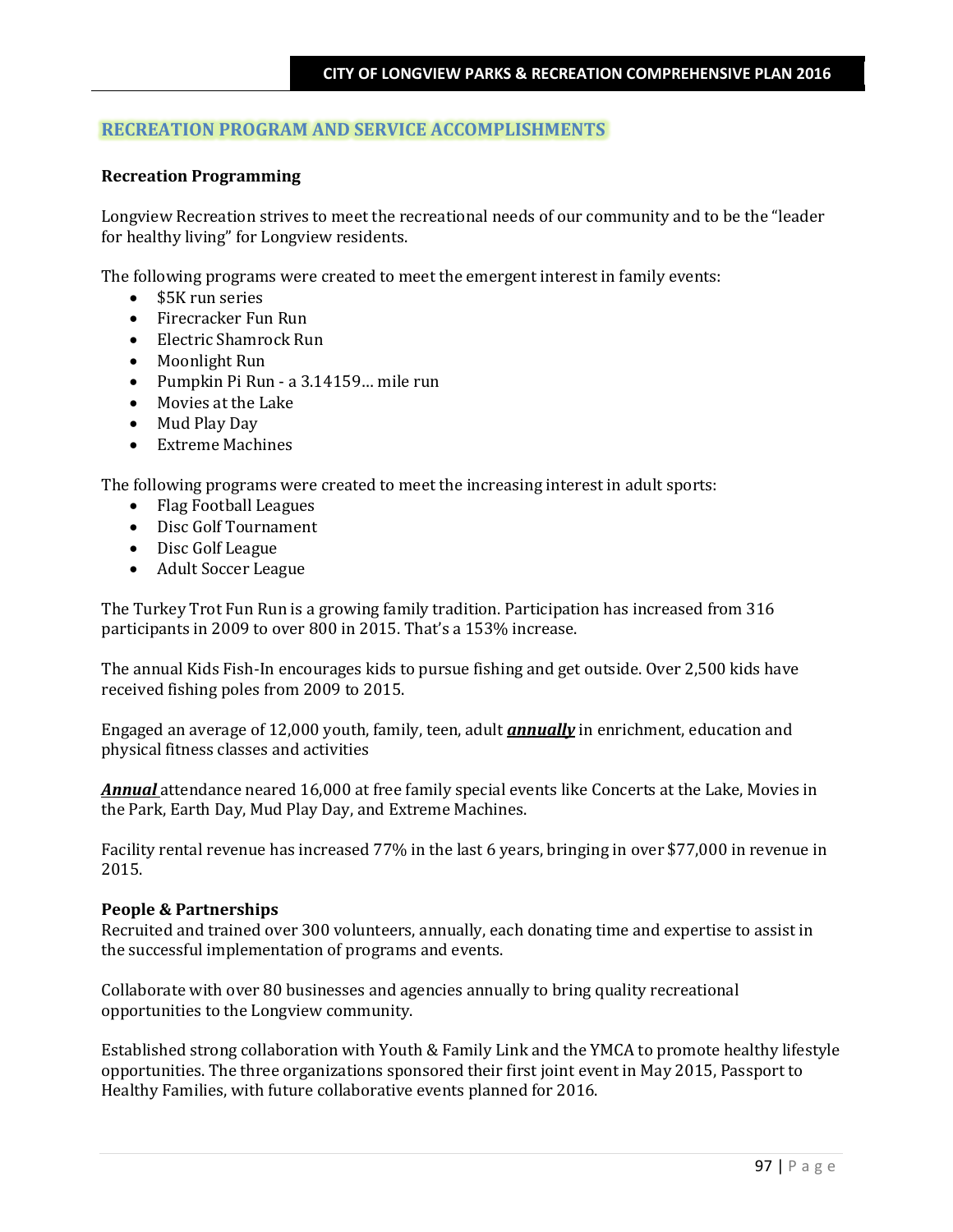#### **Sponsorships & Funding**

- Since 2009, the department has received \$261,263 in cash from grants and sponsorships.
- The ACHIEVE Grant awarded \$30,000 to the department to assist in combating childhood obesity and chronic disease.
- Fibre Federal Credit Union contributed \$6,000 to updating the Elks Teen Center.
- Ashkicker contributed \$10,700 to the department to purchase a STEM lab & a Rock Wall for the Elks Teen Center.
- NRPA and Walmart Foundation granted Longview Recreation of \$35,000 to provide for summertime Playground Summer Meals Sites and Organ Wise Nutrition curriculum.
- Title sponsorships for family events have increased. These sponsorships packages offer businesses the opportunity to market their product to a captured audience of 16,000 while providing financial support for recreational l programs. The top title sponsored events include:
	- o Kirkpatrick Concerts at the Lake
	- o Comcast Movies in the Park
	- o Comcast Breakfast with Santa
	- o Comcast Turkey Trot

Businesses and organizations are now reaching out to the department to partner for programs. This is a great way for businesses to support recreational efforts while aligning their brand to something that is family friendly and fun.

## **6.3 ASSUMPTIONS**

As staff addresses demands for the next 6-years, there are assumptions that need to be addressed. These assumptions will act as a basis for some of the decisions that will be made affecting this plan. Some of these reflect changes from the 2009 plan.

- School facilities within the city contribute to meeting identified park needs. School playgrounds, play equipment, gymnasiums, auditoriums, sport fields, and open space are used by residents when school is not in session. While there is limited access that restricts use, partial credit needs to be acknowledged in meeting planning targets for facility use. School facilities are not counted toward meeting city park and trail acquisition requirements.
- County, Port of Longview, and City of Kelso facilities, and other adjacent cities to a lesser extent, contribute to meeting city needs. County facilities located in close proximity to the city, such as Riverside Park, Willow Grove Park operated by the Port of Longview, and Kelso facilities such as the Catlin Spray Park and river trails provide facilities used by Longview residents.
- Schools, private entities, and the library provide recreational activities throughout the city, but the City of Longview has the only municipal Recreation Division in Cowlitz County. So although the division's goal is to meet the recreational needs of the citizens, the division also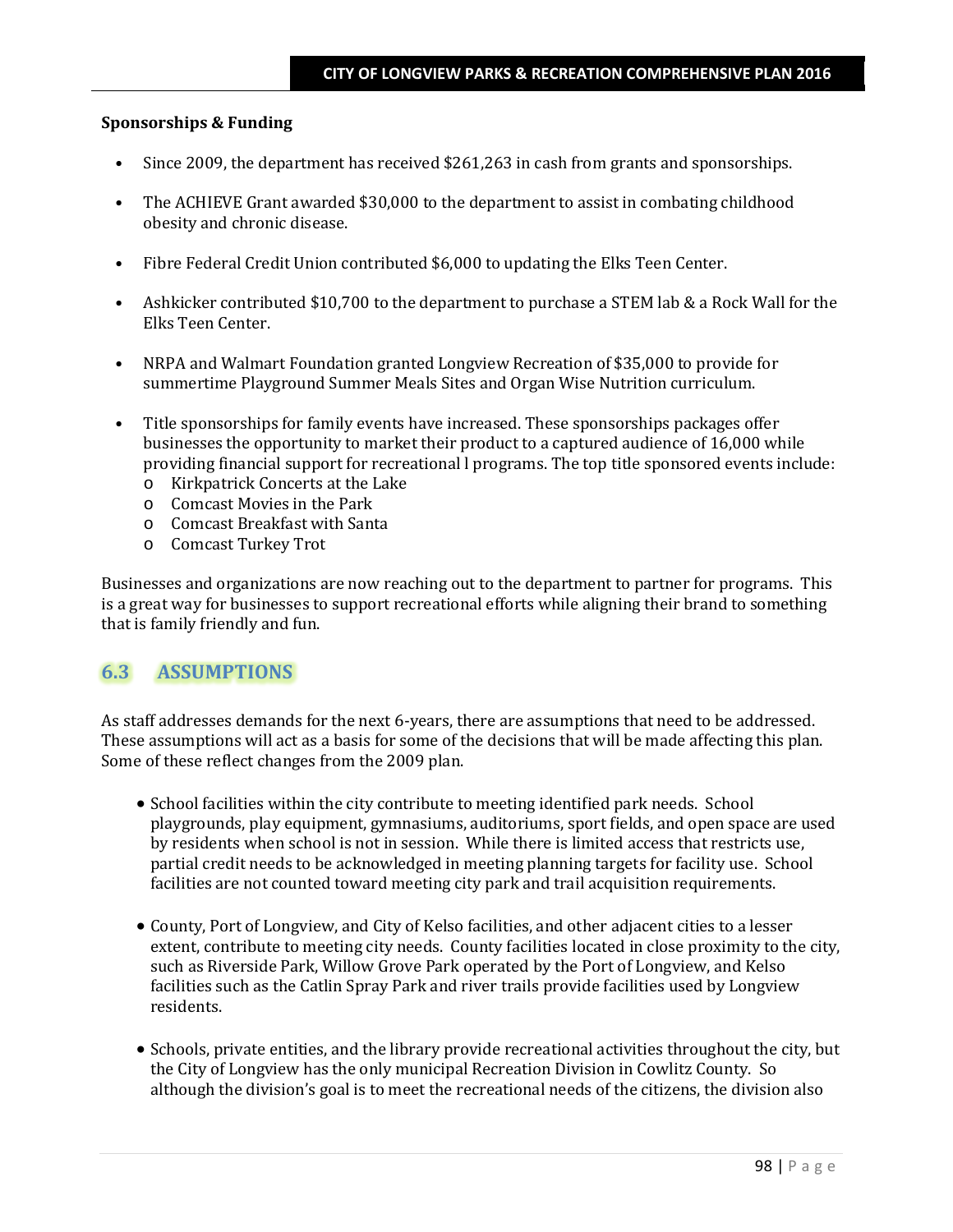has to plan for the greater community with regard to scope, participation, impact, and timeliness.

- Demographics are changing and affect needs. Resident population will grow from 34,660 in 2000 to and estimated 41,505 by 2022. Needs will change dramatically as the city plans for an additional 6,845 people. Needs identified reflect this growth, and changing demographics include: 1) upward median age, 2) reduced persons per household, 3) significant percentage increase in 65+ populations.
- Facility planning needs and demand can partially be addressed by use of appropriate technology and upgrades. Efficiencies are gained by the restoration and modernization of selected existing facilities in concert with new facilities planning designed to increase capacity. The limited and thoughtful use of sport turf, lighting and all weather structures can greatly increase the capacity and use for selected facilities. With land values significantly escalating, technology and upgrades can provide a cost efficient method for expanded capacity with reduced land acquisition costs.

# **6.4 PUBLIC INPUT**

## **COMMUNITY SURVEY INPUT**

The Parks and Recreation Department constructed a survey with the help of the Parks and Recreation Advisory Board that was placed on the City's website in October of 2015 (Appendix A). Newspaper articles, radio announcements, fliers, posters, emails, Facebook posts, and other methods were used to notify residents and non-residents to complete the survey. There were 739 responses received. Staff wanted to receive opinions for everyone who uses park and recreation services, so there was no attempt made to restrict responses to just Longview Residents. To determine residency, two questions were asked regarding whether the respondents lived in city limits and how long they had lived there. 492 respondents (73%) stated that they lived within city limits with 66 failing to answer the question, and more than 50% of the respondents having lived in Longview for 15 or more years.

After analyzing the park section responses, there are major themes that are worth noting:

- o By far, the most visited park by respondents is Lake Sacajawea Park (91%), Roy Morse Park was second, then a close race for third with John Null Park having only 8 more responses than 7th Avenue Park.
- o The top three reasons that respondents use the park system; enjoying being outdoors in nature, to walk trails and paths, and to play on playgrounds.
- o 84.4% of respondents rate natural open space in the community important or very important
- o 74% would rate the physical condition of the parks as good to excellent, while 23% would say fair/satisfactory, 3% would say the condition is poor.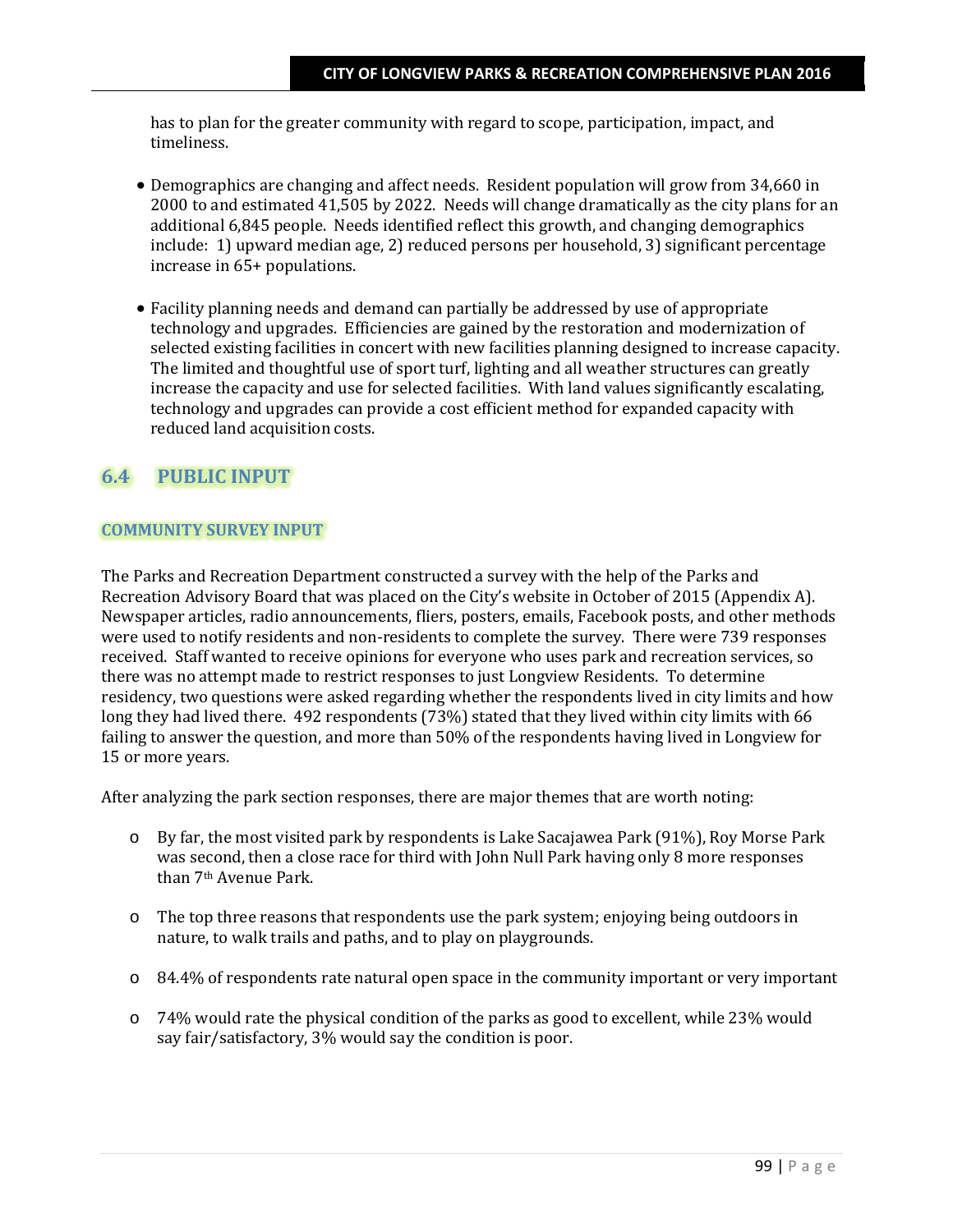- o When asked what they would most like the city to choose as potential park improvements the top three priorities were 1) Upgrades to Park Restrooms, 2) Walking/Biking Trails, 3) Playgrounds
- o Respondents were asked to report what their level of support would be for potential projects that the department could make. The most supported improvement was upgrading or installing park restrooms (90%), then an almost tie for second most support with improvements at upgrade existing neighborhood parks (84.8) and developing multipurpose bike/walking trails (84.1%).
- o When asked what the reason would be for seldom or never using City Parks, 76% of answerers said the question did not apply because they use the parks, but the top reason at 7.5% (30 respondents) was that they felt unsafe. 11 responders specifically wrote in that the bathrooms (lack of, upkeep, maintenance) were the reasons they did not use the City parks.
- o The top three underserved neighborhoods chosen by surveyors, Highlands (27%), Downtown (28%), and West Longview (23%), coincide with neighborhoods indicated on the map (Figure B) that the City has identified as areas of deficiency.
- o If given the choice to specify the exact park respondent's tax dollars could improve, the top three would be Lake Sacajawea (60%), Roy Morse Park (21%), and 7th Avenue Park (15%).
- o 243 surveyors chose to comment in the open-ended section about any thoughts, ideas, or concerns about parks. Restrooms, safety, trails, playgrounds, and water parks were the main themes found in the comments.

After analyzing the recreation section responses, there are major themes that are worth noting:

- o The primary reasons that respondents use recreation programs are a tie between special events and for exercise and getting healthy, followed closely by participating in family events.
- o The most notable reason that some respondents seldom use or never use recreation programs is because the times programs are offered are not convenient. This is something that staff can use to plan for the future to allow for additional participation.
- o 93% of surveyors have an overall satisfaction rate of recreation services.
- o The highest rated activity that respondents take part in is running, walking, hiking, or biking followed secondly by visiting natural areas and/or wildlife observing.
- o When asked to check all the ways that respondents received information about recreation activities, there was no single answer that stood out. This means that a wide array of marketing strategies still proves the best way to reach the customer base.
- o There were 88 responses to the open-ended section about recreation to provide comments, thoughts, or ideas. There are many things that staff will be able to use to plan for the next six years to meet the needs of the users of the programs. Many respondents spoke to the running events and the need for additional paths and trails around the area.

After analyzing the funding section responses, there are major themes that are worth noting: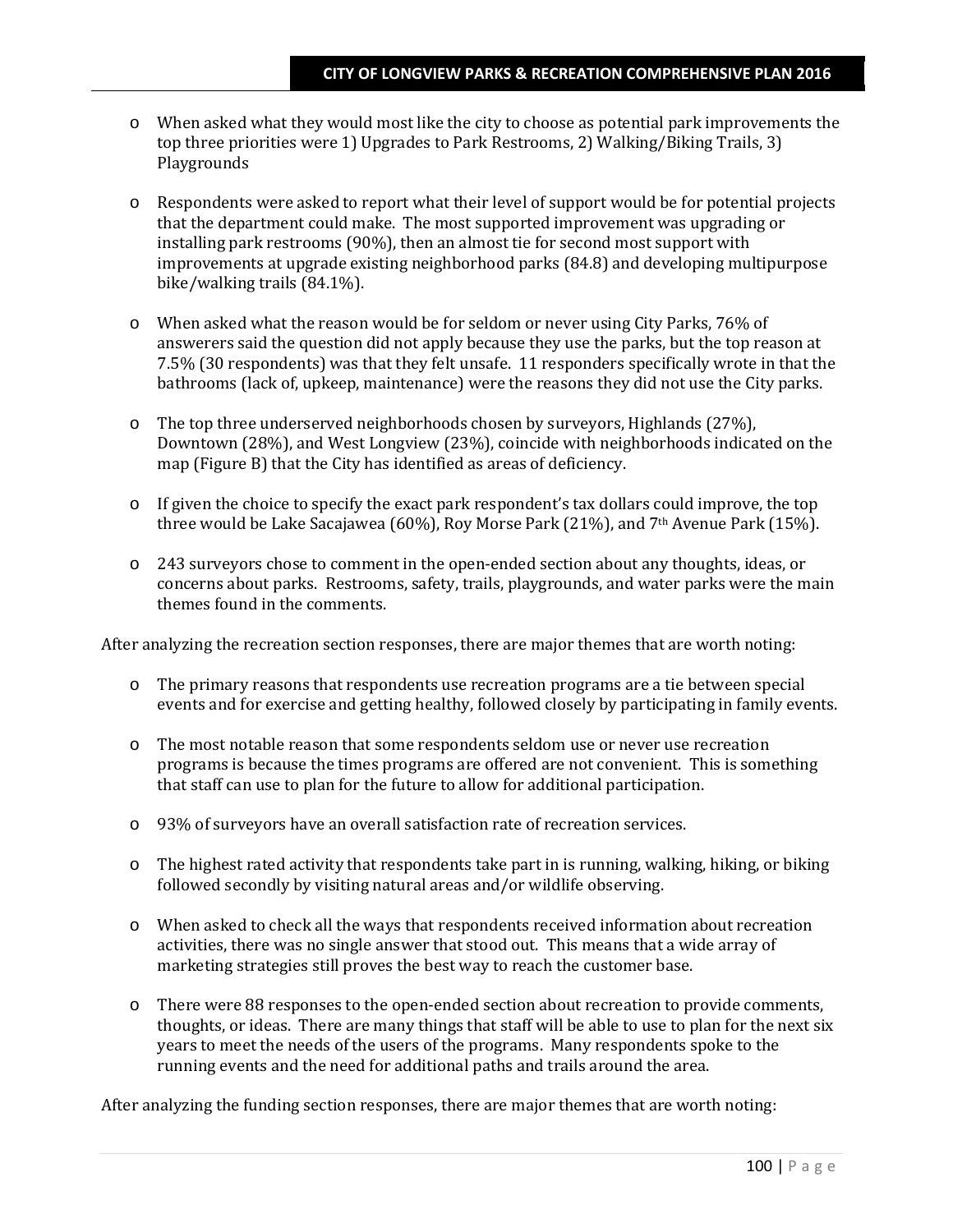- o 90% of respondents would be willing to vote for a levied bond for \$0.10 on every \$1,000 of property tax for park and recreation facilities.
- o Once again, restrooms, trails, and upgrades to neighborhood parks were the top three projects that respondents would be willing to support with tax dollars.
- o When seeking grants, the highest priority was again restrooms and a city wide trail system, followed closely by an indoor pool facility.
- o When asked if respondents would rather support upgrading existing parks or support new installation/construction, almost 60% would support doing both followed by 31% willing to support upgrading current facilities. Only 7% would support only focusing on new installations or construction.
- o Surveyors stated that the top facilities that members use for recreation programs outside of the City of Longview are neighboring city's parks and trails and state or national parks, followed by the use of public school facilities and Lower Columbia Community College.
- o In the final open-ended comment area, 92 responses were gleaned. Many of the themes touched upon again were restrooms, safety, trails, and pools/water play facilities.

### **COMMUNITY OPEN HOUSE INPUT**

During the public input process, the Parks and Recreation Department held two Community Open Houses. One was in conjunction with a Highlands Neighborhood Association meeting and the other commenced after a Park and Recreation Advisory Board Meeting.

On October 26, at the Highlands Community Center, twelve people attended the Community Open House. They were asked, "What would a perfect park system look like?" Many of responses related to family friendly spaces such as picnic shelters and playgrounds and the other responses involved safety such as open available restrooms and better lighting. When asked, "What would make the City of Longview Parks better?" The themes from the previous question were congruent, people wanted safer parks, less homeless, updated and open restrooms, more lighting, landscaping for security, and more walking paths. The whole group agreed that a water park, such as a pool or spray park, would give people a place to go in the summer to cool off. Additionally, the group from the Highlands wanted more activities for those who are unable to travel. Suggestions for neighborhood activities included farmers markets, recreation programs, and special events/holiday events in the Highlands. The three themes they chose to tie everything together was 1) Safety 2) Active/Healthy 3) Cohesive Community.

On November 16, at the Woman's Club Building, ten individuals attended the Community Open House. This group was asked, "How would you describe Longview parks?" The group answered that they were diversified as in there is something for everyone, beautiful, well maintained, and clean. We then asked the group, "What does Parks and Recreation do best?" The answers included helping clean up after the Go 4th Festival, maintenance of the parks, concerts/movies, dance classes, activities for kids, the community gardens, and the fact that the City wants to continue to be better. The next question we ventured to ask was, "If there were multi-millions available for park projects, what would you suggest?" The group wanted more activity space that could be used year round such as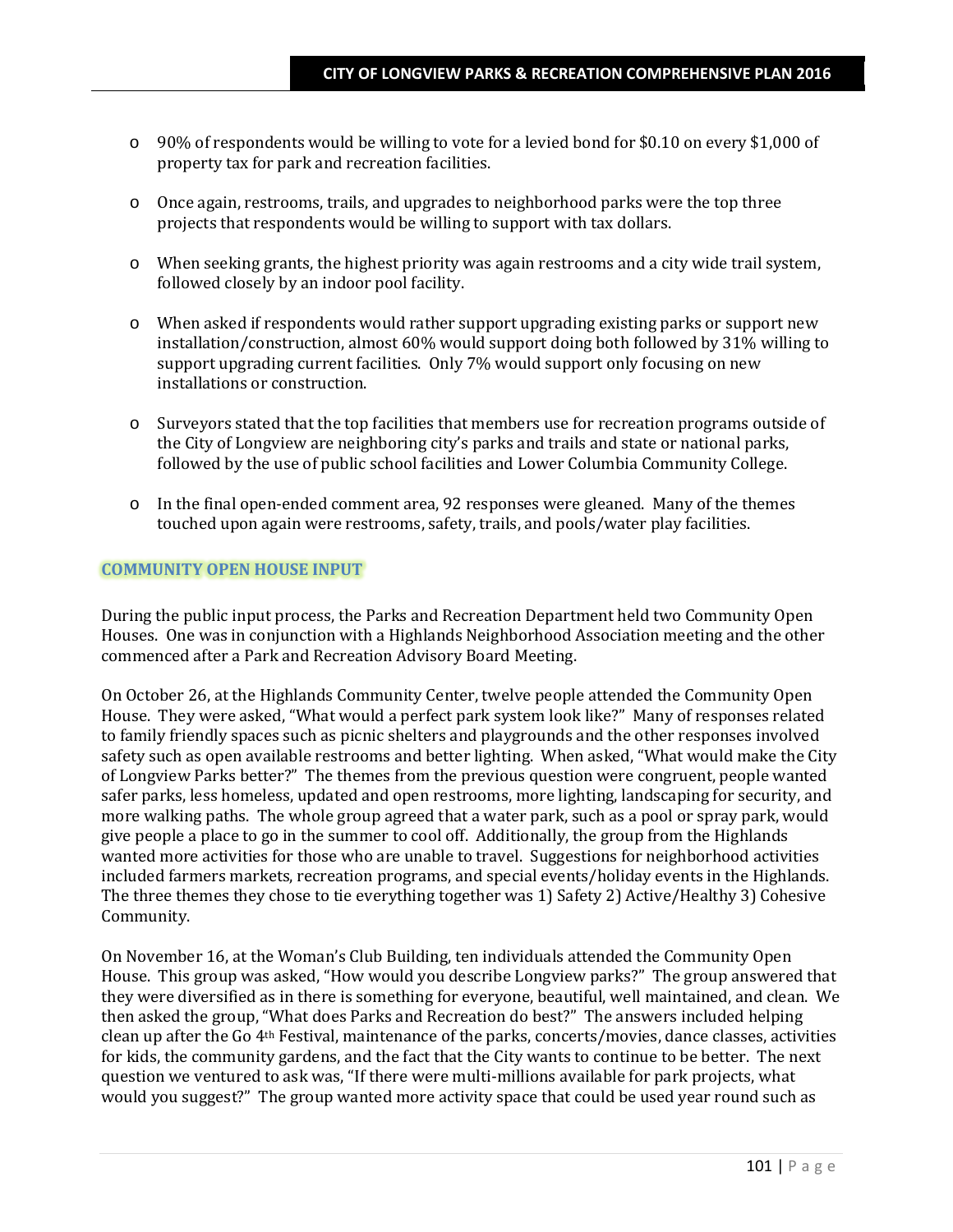turfed sports complexes, covered picnic areas, indoor pool, covered playgrounds, and public batting cages. The final question asked was, "What needs immediate action?" Their answers were congruent with the findings during the survey as well as the previous open house. They replied safer parks, upgraded or more bathrooms, and additional access to power and water for activities.

# **6.5 BOARD & COMMISSION RECOMMENDATIONS**

## **Mint Valley Golf Advisory Committee**

The Golf Advisory Committee met in January of 2016 to provide recommendations for the Comprehensive Plan. The committee presented the following four recommendations:

## **Pro Shop Deck Extension**

The committee felt the Pro Shop Deck Extension project should be high on the priority list for Mint Valley Golf Course. This project would allow for additional covered outdoor seating and larger event space. The project would require raising the foundation of the Pro Shop that is currently built upon a slab and replacement of the roof that was damaged in the December 2015 Windstorm. The committee felt this project would aid in revenue generation for the course, as well as aid in enticing additional golfers and non-golfers to the course.

## **Large Capital Improvement Planning**

The committee noted that within the coming years, both the retaining wall on #17 green and the outdated hydraulic irrigation system will need to be replaced. The committee advised staff to begin planning for the future undertaking of such large projects and to proactively prepare in the event that either project were to fail. These two projects are imperative to the future longevity and operation of the course.

#### **Equipment Wash Station**

The committee, with the support of the maintenance staff, understands the need for an equipment wash station as a facility improvement due to regulations placed upon washing equipment. This project would allow for a separate area located at the maintenance yard where staff would clean off machinery as well as allow for a separation of oil/debris and water.

## **Middle School Golf Program**

A pilot program was launched at Monticello Middle School in 2015 with assistance from maintenance staff, golf course manager, and volunteers from the men's club. The group facilitated introductory golf lessons within the physical education program at the school. This generated interest in sustaining a youth golf program in a safe, fun, and educational environment. The program was successful and all involved saw value in the lessons. The Middle School Golf Program should be continued and expanded.

## **Parks and Recreation Advisory Board**

The Parks and Recreation Advisory Board met in January 2016 to provide recommendations for department operations and priorities for the Comprehensive Plan. The board fully supported the department recommendations. In addition, the following are the board's recommendations for the next six years: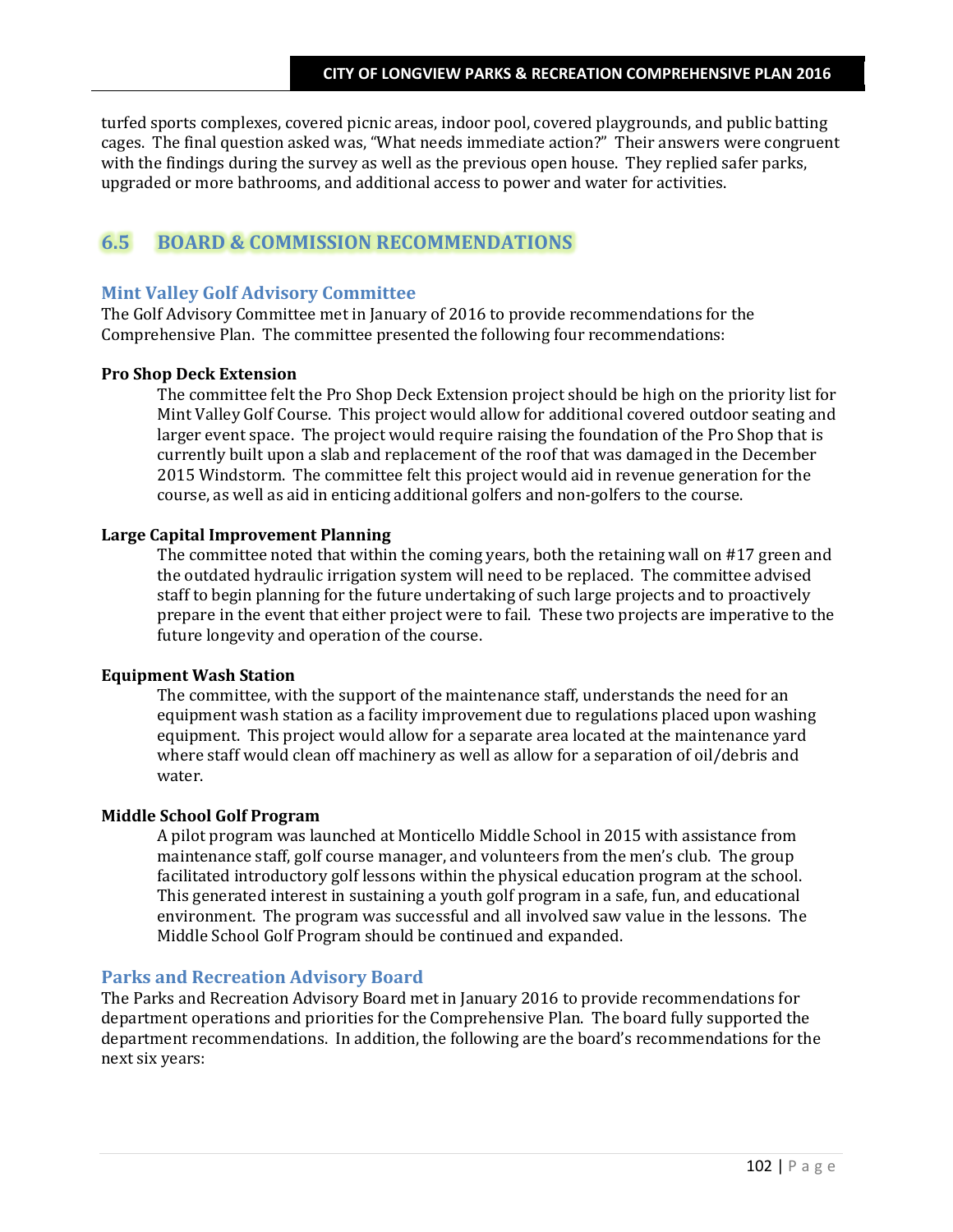#### **Restroom Facility Upgrades**

The board agreed with the department and community response to the comprehensive plan survey that the restroom facilities at the Lake and other parks should be removed and/or replaced. The suggestion was for something more vandal resistant and family friendly.

## **Partnerships**

The board agreed that the department works well with community partners. As operational dollars dwindle, the board recommends continuing to seek out partners that align with the department mission to share costs and diminish duplication of services within the City.

#### **Path and Trail Connectivity**

The board placed path and trail connectivity as a high priority focus point when pursuing projects or seeking grant funding. The board recommends partnering with the diking district which will aid in allowing for the city to meet the level of service standard while reducing the deficiency in trail mileage. The board noted that connectivity within the community will greatly increase the quality of place.

#### **Interactive Splash Park**

The board concurred with survey respondents that an interactive splash park at a central location positioned away from high traffic areas would be a benefit to the citizens. There was discussion of locating a splash park at Lake Sacajawea or Archie Anderson Park with the realization that both parks have either a Historic Preservation or Master Plan that do not currently include this type of amenity.

#### **Birth to 5 Year Old Programming**

The board recommended focusing additional efforts towards what they believe is an under represented demographic within the current programming. The board would like the Recreation Division to add in more classes for this age group as a way to generate revenue and keep young families within the programs.

#### **Course Cancellation Investigation**

The board reiterated what some of the survey respondents touched upon with regard to displeasure in recreation class/course cancellations. The board would like to direct staff to explore marketing or sponsorship avenues to diminish the amount of classes currently cancelled due to lack of participation. They see value in the current programs, and understand that if a class is new it might need to be built up in reputation and additional marketing needed for better participation.

#### **Community Center**

The board agreed that the idea of a Community Center would allow for expanded program areas and additional access to resources. The suggestion was for a centrally located community center for families that would have affordable access to a pool, other amenities, and add value to quality of life.

#### **#17 Green at the Golf Course**

The #17 green at the golf course was discussed as a high priority. The board discussed the possibility of the retaining wall deteriorating and the potential of losing the green if it does fail. The board understands the importance of the course as a park and would like to direct staff to investigate proactive options.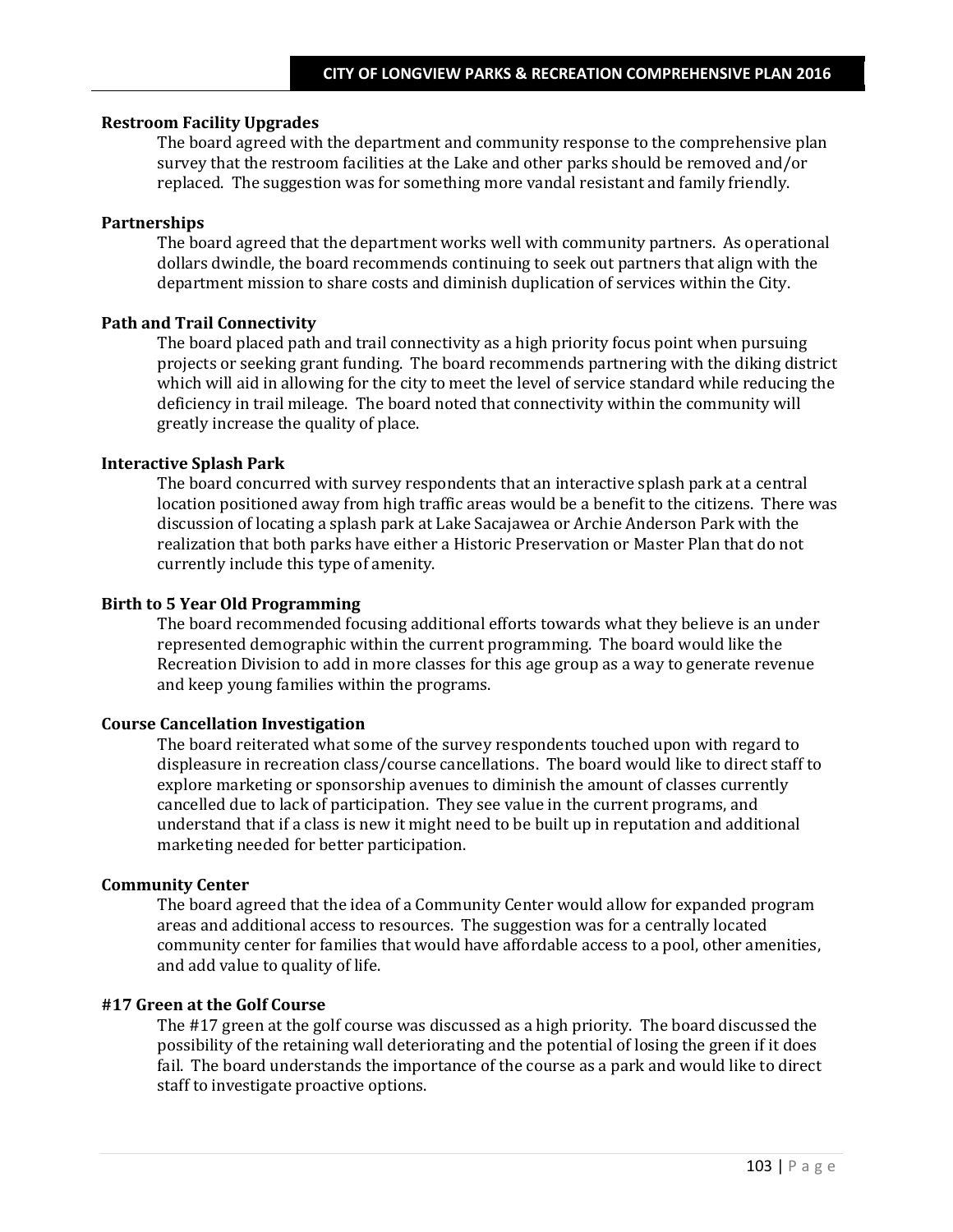The board discussed how the priority of the above listed projects would be decided. The board agreed that any project that increased the safety and the security of parks and amenities should be a top priority. Additionally, the board agreed the second priority should be to upgrade the existing parks the City currently maintains before putting efforts into new projects.

## **Visual Arts Commission**

The Visual Arts Commission met in January 2016 to discuss the department's goals and objectives pertaining to the enhancement of the arts within the City of Longview. In addition to supporting the goals and objectives, the commission supports the department recommendations to add more holiday displays and add more artistic elements into the park system along with the downtown corridor. The commission suggested starting with the Go  $4<sup>th</sup>$  Holiday as the City already has an extensive celebration for this date could greatly add to the festive atmosphere. Lastly, the commission concurred that the totem pole located at Commerce and Broadway may need additional maintenance or replacement within the next six years depending on the condition. Staff was asked to work directly with the tribal groups within the area to determine the corrective next steps.

# **6.6 DEPARTMENT & COUNCIL RECOMMENDATIONS**

#### **Restroom Upgrades**

Department staff would concur with survey results and community open house respondents with regard to condition of the restrooms. The age of the facilities as well as the manner with which they are laid out are no longer effective for park patron usage. The restrooms should be a priority, whether by seeking grants or Capital Improvement Program dollars.

## **Neighborhood Parkland Recommendations**

Both in the survey and in the map that includes areas served by parks, West Longview, Columbia Heights, and Downtown are identified as three areas that are underserved by park lands. Once locations can be identified, land should be acquired, a plan should be created, and then park developed to serve residents within those locations.

## **Community Center for Programs**

Department staff works well with community partners to provide locations for recreation programs. The McClelland Center and Woman's Club buildings work dual purposes for recreation programs and facility rentals. Due to the demand put on community partners and the availability of space at our own facilities, a community center should be explored as an option in the future. This would allow for expansion of programs and provide a single location for recreation and park resources.

#### **Park Concessionaires**

During 2015, the City of Longview allowed for two park concessionaires at Lake Sacajawea. One concessionaire was for food and the other was for non-motorized boating. Both operations were a success for the vendors and for the City as well as a benefit for the citizens. The City should explore options to provide additional vendors at the lake and at other facilities throughout the City.

#### **Utilize Downtown**

The Recreation Division would like to work with downtown businesses for events on Commerce Avenue. As an example, the City of Portland provides for Sunday Parkways where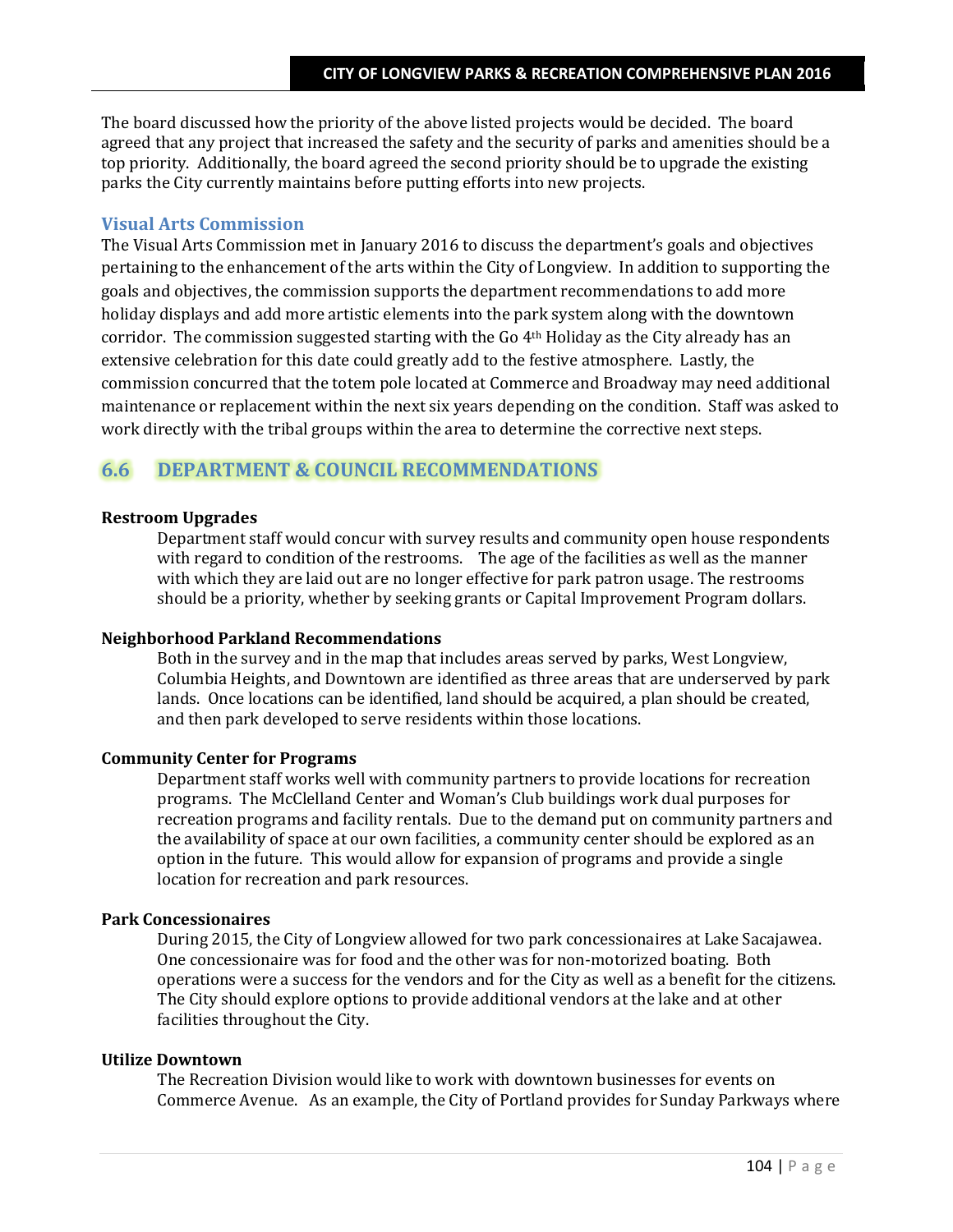streets are closed to vehicular traffic and enables users to walk, bike, and use other active transportation all while fostering civic pride, stimulating economic development, and allowing for exposure. The proposal would be to temporarily close down a section of Commerce and allow for the businesses to move items outside or restaurants to sit patrons outdoors for the afternoon with the potential to have an outdoor movie in the evening.

### **Pocket Parks**

Currently there are no locations downtown to sit and be in nature. Downtown has been identified as being deficient in parkland. A pocket park where downtown patrons could have lunch and where a food truck concessionaire could be stationed should be explored as an option. As an addition to this pocket park, a public restroom facility downtown could also be proposed to provide additional public amenities which in turn provides for a greater user experience for visitors.

### **More Community Events**

Events such as the Concerts in the Park series, Movies in the Park, and the Extreme Machine event have proven to be very successful for the city and provide for tourism and a greater sense of quality of place. The City should continue to seek out sponsorships and donations to provide for large scale events for citizens of all ages.

#### **Adult Music Event**

Events for adults 21 years of age or older have been popping up in cities across the nation and have become a successful trend in recreation programming. The City should pursue locations, such as the Mint Valley Golf Course, to hold a music festival event that would allow for beer and wine.

#### **Holiday Displays**

The City does an amazing job during the winter holidays to add visual appeal to the lake, the civic circle, and downtown. The City should procure additional holiday banners such as Veterans Day banners for the Civic Circle due to the historical nature of the park. The City should also work with the Downtown Partnership to purchase additional seasonal banners for downtown. There are other places such as sports complexes that could benefit with welcome banners. These banners not only look good but provide for a sense of community pride.

#### **Artwork and Sculptures**

The Longview Outdoor Gallery has beautified the downtown corridor. As donations or money allows, additional art installations should be added throughout the park system. Many playgrounds can play dual purpose of serving as a play space as well as sculptural art. The City would benefit from adding in creative pieces throughout the town and park generating a more exciting and vibrant place to live.

## **Outdoor Fitness Equipment**

As obesity and inactivity rises, many citizens turn to parks as an inexpensive way to get active. A free amenity that could help and is always available would be the introduction of fitness stations into a trail or park system. This will not only allow for patrons to use the equipment, but it can also increase the frequency and the duration for which people could use the park. These park amenities attract all ages and walks of life and are a way to enjoy exercising outside.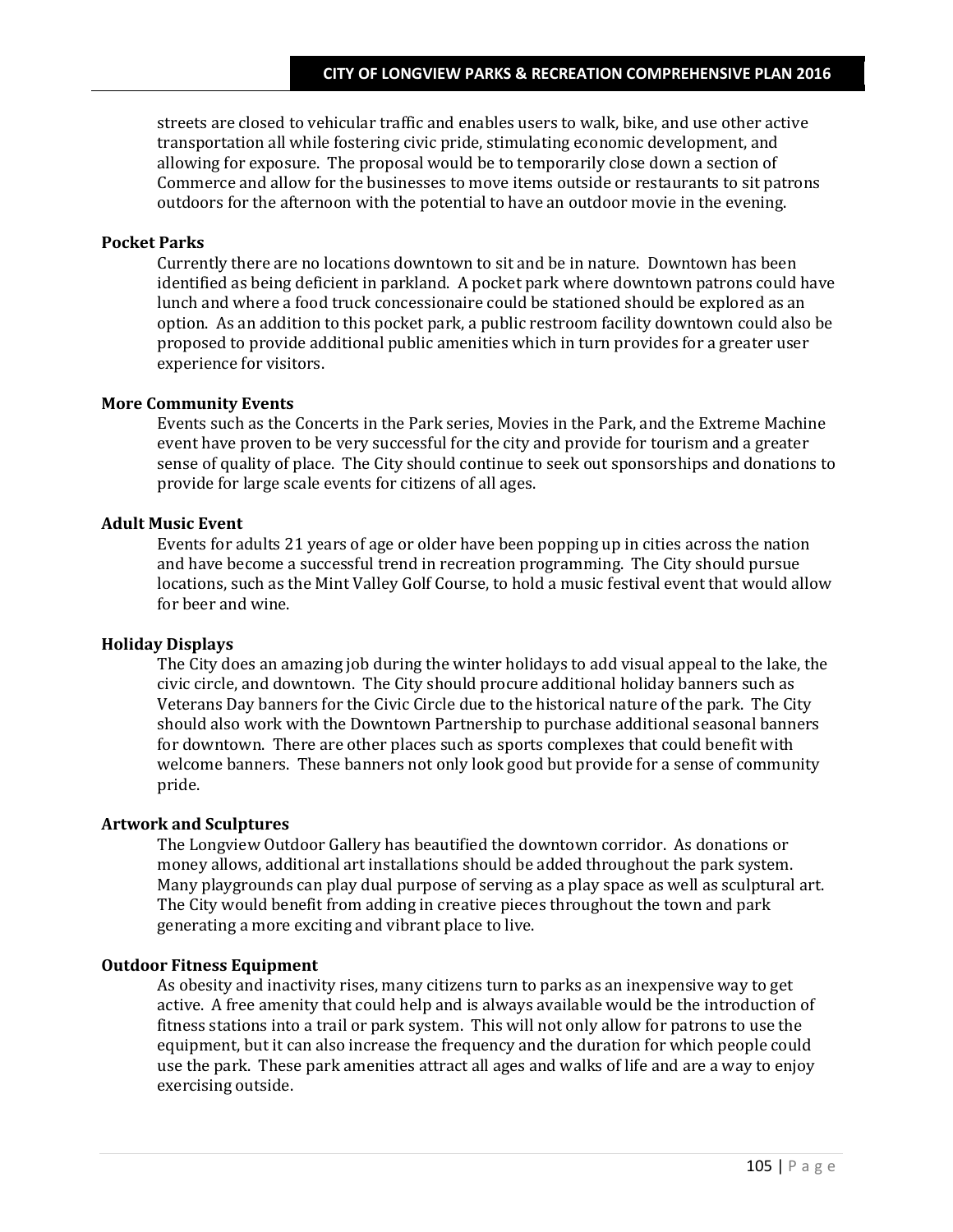#### **Water and/or Spray Park**

Throughout the survey and at both community open houses, everyone indicated that a park amenity that included some sort of water play would be highly utilized. Whether it is an interactive spray park or a wading pool to sit and cool off, previous surveys and online poles show this feature as a need for the community.

### **Playful City USA**

The City should make it a priority to meet the standards needed to become a Playful City USA again. As cities compete for businesses, economic development, and jobs; cities are also competing for residents. Making the City of Longview more playable will be a key strategy when looking to retain families with young children.

### **Walkability and Non-Motorized Transportation**

The department should work to partner with landowners both private and public to provide for a more walkable city. Trails and routes should be created to act as safe connections to sites throughout town and not just to a specific place, such as the Lake, to recreate. Both types of trails (recreation and transportation) serve their purposes, but allowing for citizens to move throughout the City safely will enable a more accessible and active community.

## **Large Scale Athletic Events**

In recent history Cowlitz County hosted the Ashkicker and Sandblaster races, both of which were very successful. Neither group who hosted these events was able to provide the volunteer manpower and registration capabilities to continue with the events. Longview Parks and Recreation should pursue reorganizing an event of this nature locally as they were both active events and successful with bringing tourists into the community.

## **6.7 ADDRESSING DEFICIENCIES**

As indicated in the analysis of neighborhood parks, there is a current deficiency of 173 acres and a projected deficiency of 207 acres by 2022 if no further acquisition of park land is pursued. The city is experiencing small developments with coterminous borders leaving areas built out without parks. Efforts need to be made to begin responding to the neighborhood park land deficiency. The Neighborhood Park Service Area Bubble Map, Figure G, shows the city planning area boundary and the neighborhood park service areas. The pink area is Longview City limits with the grey area as the planning area boundary. The map includes elementary schools that allow for public access to the playgrounds outside of the school day. Even with the inclusion of schools play sites with a  $\frac{1}{2}$  mile service radius there is still a deficiency. The goal for Class II Neighborhood Parks is to have all areas zoned for housing covered in green by a park service area.

An immediate impact can be made by requiring land owners requesting annexation to include park land, at the current standards, in their development plans. The areas most susceptible to further development include Mt. Solo, Barlow Point, and west and north of the current city limits. The existing Longview Municipal Code addressing minimum standards for park and recreation improvements (Appendix B) was adopted to address the need for park land in new developments. The city should continue to analyze the need for parkland when reviewing subdivision applications. During the application process, the planning commission should take into account the level of standard needed within the development area as well as predetermined neighborhoods identified as deficient of park lands. Ensuring that the municipal code is followed, new developments will address the open space needs and not add to the current park land deficiency. The other option the city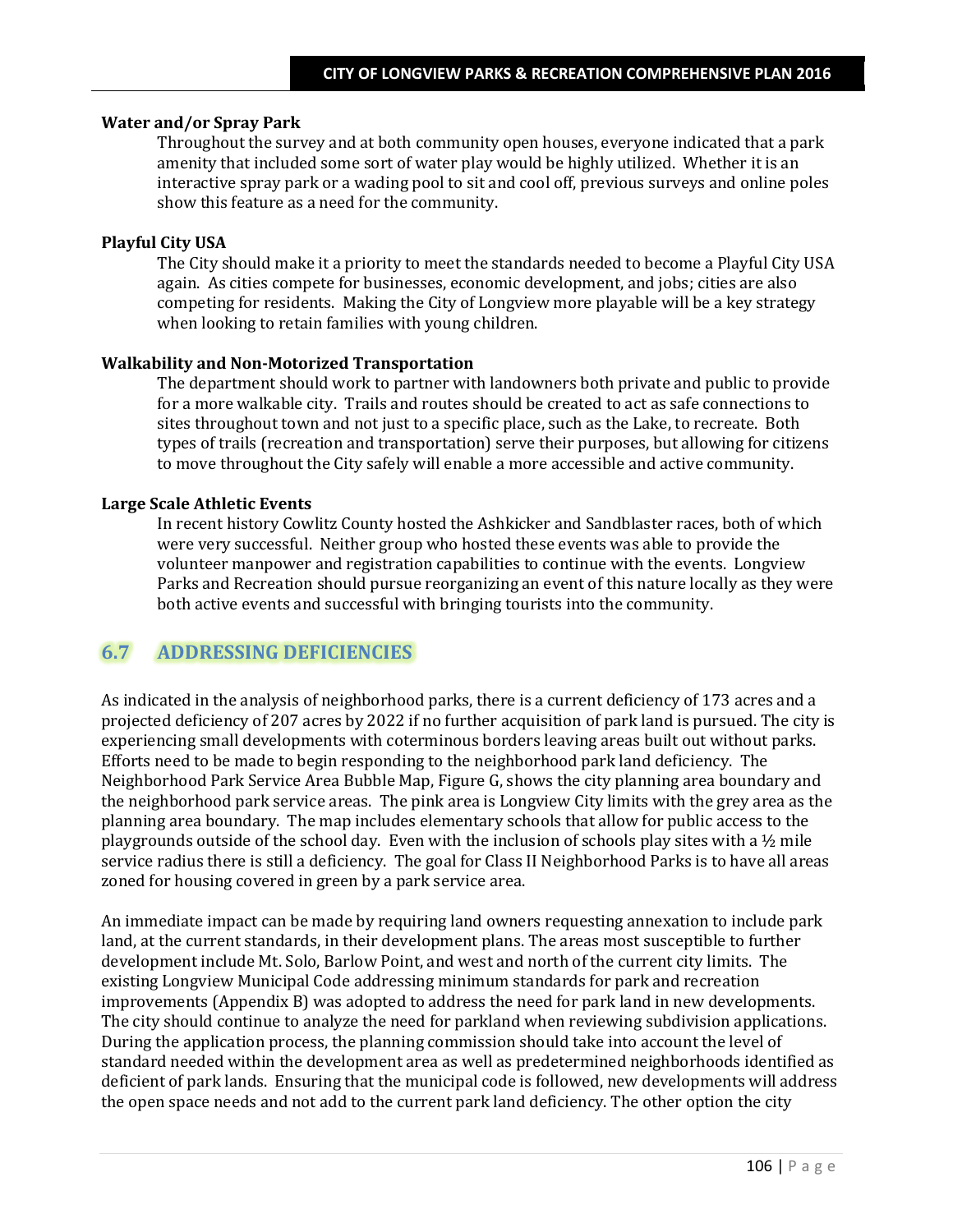should consider is the purchase of undeveloped land in areas where future development can be anticipated. This is particularly important when the opportunity exists to protect natural areas and environmentally sensitive sites. Staff should complete a land analysis to give direction on capital purchases and possible partnerships with the property owners on future sale of their land.



## **Figure G - Neighborhood Park Service Area Bubble Map**

In addition to the acquisition of tracts of land for parks, there is a need for additional trails available to the community. Partnerships with the Consolidated Diking Improvement District (Appendix C) need to continue similar to what took place between 30th and 38th avenues, 42nd and 48th avenues, and the Altrusa Park Trail. Efforts should be made to continue to create additional trails on top of dikes to connect trails throughout Longview and to those that exist in Kelso. Agreements should be pursued allowing for public trail access to the tops of the dikes are in private ownership. Future trails could include the dike along the Cowlitz River, the continuation of the trail west from 38th Avenue through Mint Valley Golf Course, and other ditches and dikes that currently have vehicle access that could provide dual purpose as a pedestrian/bike trail. Should railways ever become vacated, access to the previous rail beds would also provide excellent trails. The City should pursue partnership through a county wide effort to provide long distance trails to add to the recreational and tourism opportunities of Cowlitz County. Trail development should also be coordinated with the Longview Bicycle Plan and the Cowlitz Regional Trail Plan.